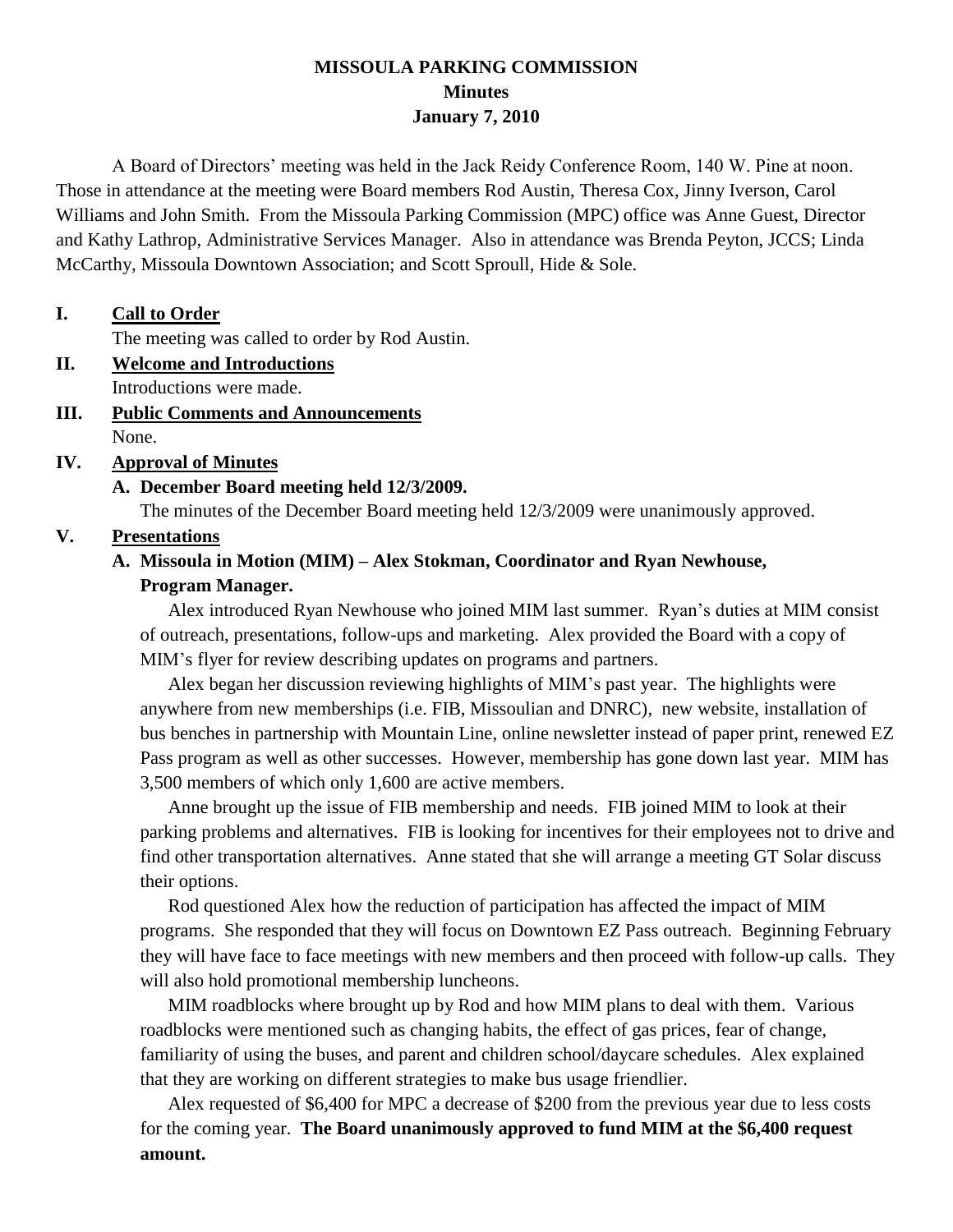## **VI. Action Items**

### **A. MIM Request for funds.**

Note the above presentation.

### **B. MPC On-Call Services Agreement Proposal with Dennis Burns, Kimley-Horn**

Anne Guest reviewed Dennis Burns' standard rate schedule. She stated that the schedule is the same as when Dennis worked for Carl Walker. Dennis would fall under the Senior Professional category approximated \$218 per hour. This is less than the high rate for that category.

It was mentioned that Carl Walker's Denver office closed their doors. However, Rob McConnell was retained as an architect and works out of his home.

#### **A motion was made to approve the rate schedule and was passed unanimously.**

#### **VII. Non –Action Items**

#### **A. New Business**

#### 1. **N. Higgins Project – Anne Guest**

Anne mentioned that not much was happening on the project at this time. However, she had met with Rob the owner of the old Missoulian building. They discussed the possibility of utilizing his parking lot during construction to help alleviate parking demand. MPC entertained the thought of cost sharing with Rob

with the installation of new gate arms from Federal APD. Jinny questioned as to what constituted in the management of a private lot. Anne discussed the various duties that MPC would perform.

As per Carol's question, it was confirmed that the parking on N. Higgins will remain as parallel.

The project will change the access to the lease lot resulting in parking space adjustments. MPC will gain and lose parking spaces in various areas. The total number of spaces cannot be determined until the program is completed but the net change is minor.

This would be a good opportunity to coordinate with engineers and Anne to look at different technology and introducing it to the public.

Construction is scheduled from March to September 2010.

## **B. Old Business**

## 1. **Front Street Parking Structure Update – Ellen Buchanan not in attendance**

Anne Guest led the discussion in Ellen's absence. We are down to the final detail of the language with Holiday Inn. Some issues that were previously resolved have resurfaced back into the negotiations.

#### 2. **Downtown Master Plan Update – Rod Austin** No discussion at this time.

## 3. **MPC Strategic Planning Update – Anne Guest**

Dennis Burns will be in Missoula February 3– 5, 2010 to fulfill his final contract obligation on the behalf of Carl Walker for the Downtown Master Plan (DTMP). An itinerary is being created setting up meetings with various individuals involved with the DTMP.

The Board will meet with Dennis on February  $4<sup>th</sup>$  at the regular scheduled Board meeting. The Board members felt that it was important to talk to Dennis first to layout the foundations of the strategic plan. The Board decided that it was important to formulate a Parking Advisory Committee (PAC) prior to Dennis' arrival. The PAC would consist of approximately 12 individuals in the Missoula business and residential community (i.e. MRA, BID, City Council,